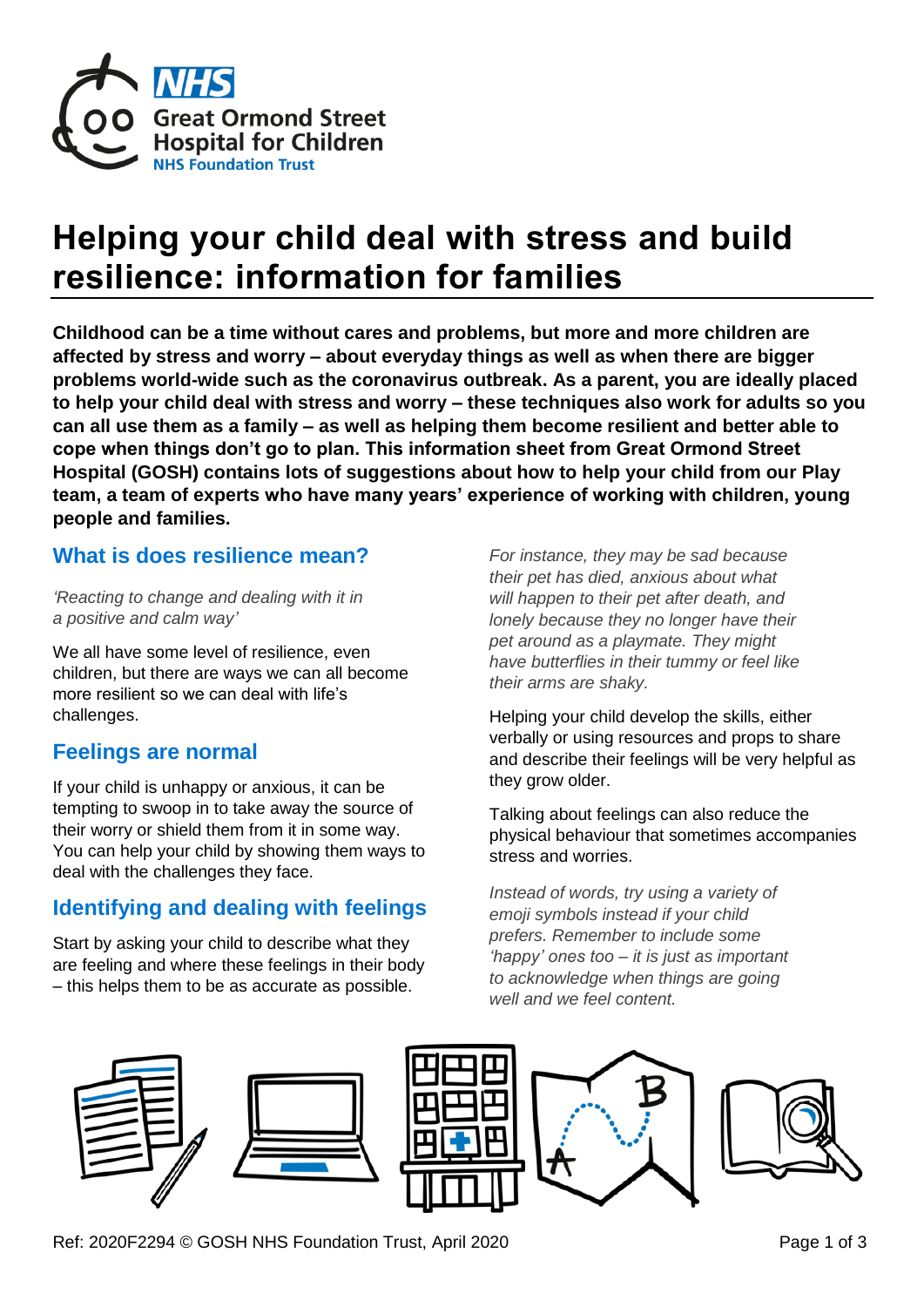Listen to what your child is saying – give them as much time as they need and perhaps reinforce that their feelings are normal and you understand why they might feel like that.

Some children will be reluctant to talk about their feelings – don't force the issue but just remind them that you are there for them and be ready to listen when they are ready to talk.

## **Encouraging problem-solving**

Rather than trying to find your own way of taking away the source of your child's stress and worry, work together to find a way around it.

*For instance, even if our pet's body has gone, we can still remember how much we loved them and how happy they made us feel – try to help your child find a way of remembering their pet, perhaps by keeping a nice photo of them or doing a painting.* 

You could help your child make a plan for dealing with their stress and worry  $-$  if it is a big topic, help them to break it down into chunks so they can deal with it bit by bit.

You could design a planner together, or decorate a notebook. This is a calm and creative activity, and it means that when feelings of worry arise, you can use colours and images to help your child explore these feelings.

Make up a song or poem or have an activity ready to go as an outlet.

The Me First Resource Hub (details at the end) has a range of downloadable resources to explore feelings and to make sense of the world.

Once your child has a plan, don't dwell on their stress and worry – suggest a fun activity for all of you.

# **Learning to relax**

We all need a way of helping our body and mind to relax. There are lots of options so try various things with your child to see what suits them.

For instance, play some quiet, calm music and help them to control their breathing so that they relax. There may be a particular story or film that they find distracting.

There are lots of resources and apps that are available – have a look at the list at the end of this information sheet.

# **Dealing with things outside our control**

There is so much happening in the world all the time, much of it reported in detail on the television, online and in newspapers. This can evoke feelings and children can become unsettled when listening to conversations.

It is never a good idea to shield your child entirely from the world outside – better that they hear a balanced view from you rather than a scare story from someone else.

As a parent, you can help reassure your child that you will do everything in your power to keep them safe. Answer their questions honestly and if you don't know the answer, say so and see if you can find out.

# **Pitching things at the right level**

How old your child is and how emotionally mature they are will influence how you answer their questions and give them information. Be guided by the words they use when asking questions or talking about what has happened.

Try to give a balanced view of what happened, without apportioning blame. It is important that your child is aware that some disasters just happen – it is rarely due to any one person's actions, there are lots of factors coming together.